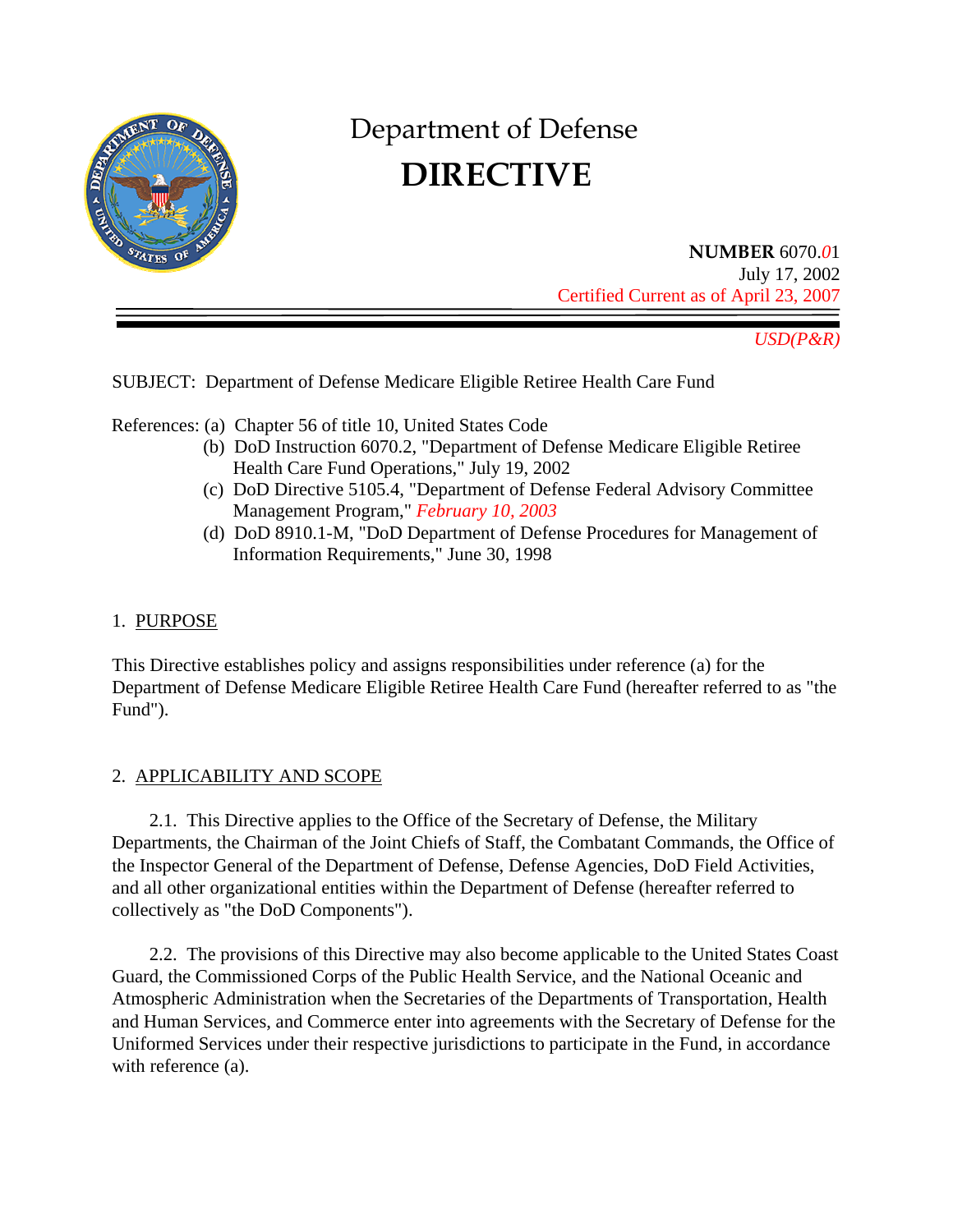## 3. POLICY

It is DoD policy that funding for health care programs for Medicare eligible beneficiaries designated by reference (a) shall be in accordance with the provisions of that reference.

#### 4. RESPONSIBILITIES

#### 4.1. The Under Secretary of Defense for Personnel and Readiness (USD(P&R)) shall:

4.1.1. Direct the Assistant Secretary of Defense for Health Affairs (ASD(HA)) to:

4.1.1.1. Issue DoD Instruction 6070.bb (reference (b)), consistent with reference (a) and this Directive, for the detailed operational procedures for the Fund. Reference (b) shall be the regulation required by reference (a).

4.1.1.2. Provide the following to the National Security Division, Office of Management and Budget:

4.1.1.2.1. Notification of all public meetings held and decisions made by the Department of Defense Medicare Eligible Retiree Health Care Board of Actuaries.

4.1.1.2.2. Subject to review and approval by the Department of Defense Medicare Eligible Retiree Health Care Board of Actuaries, annual estimates of:

4.1.1.2.2.1. Normal cost per capita rates.

4.1.1.2.2.2. Total projected normal cost contribution amounts.

4.1.1.2.2.3. Total projected outlays from the Fund.

4.1.1.3. Designate the TRICARE Management Activity (TMA), under the ASD(HA), as the Agency responsible for Fund operations. In this capacity TMA shall:

4.1.1.3.1. Coordinate with the ASD(HA), the Under Secretary of Defense (Comptroller) (USD(C)), the Director, Finance Defense Finance and Accounting Service (DFAS), and the Secretaries of the Military Departments to:

4.1.1.3.1.1. Establish procedures for payments from the Fund for care provided to beneficiaries designated by reference (a). This includes both care provided by military treatment facilities (MTFs) and care purchased from non-DoD providers.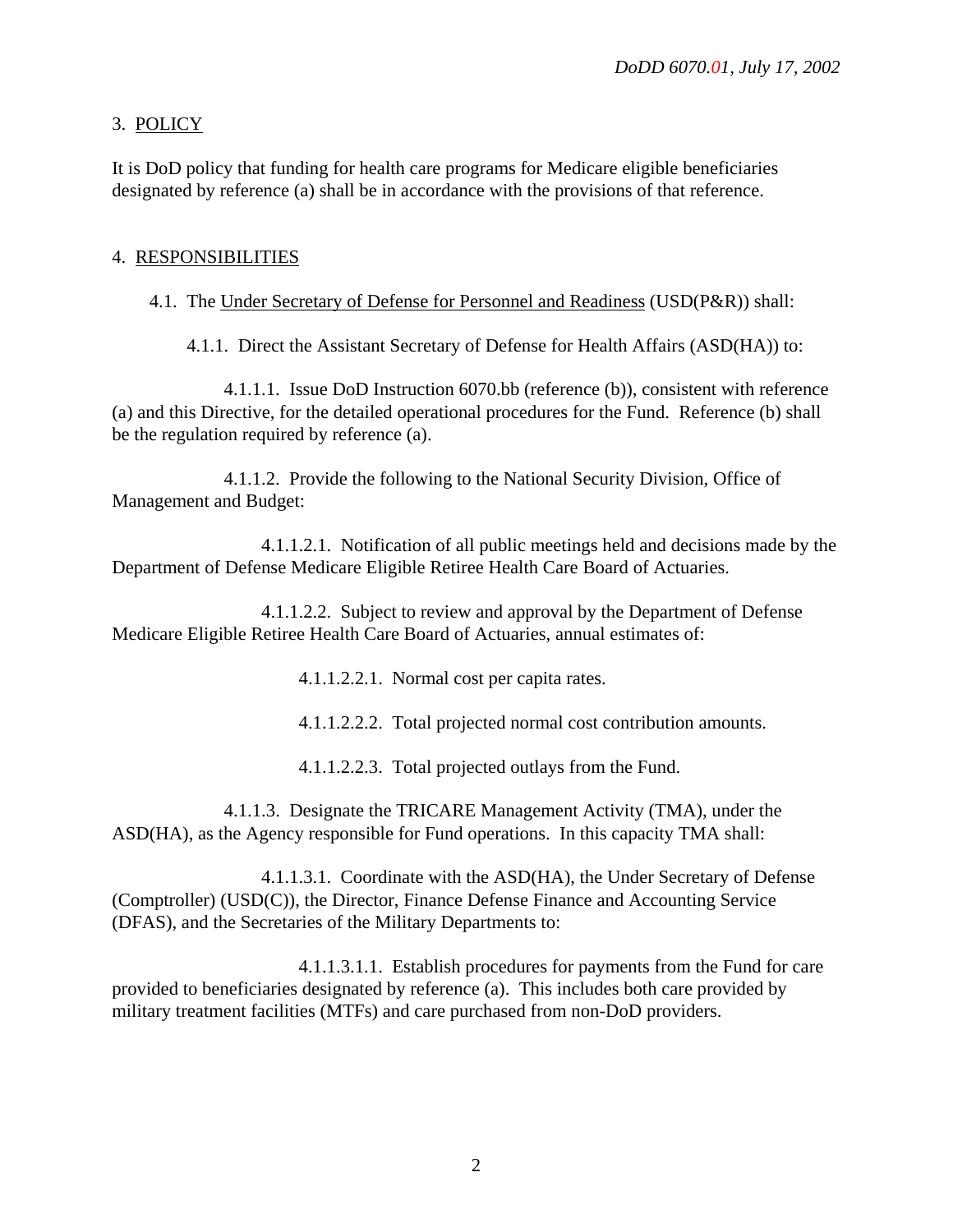4.1.1.3.1.2. Conduct an annual reconciliation review of all amounts paid from the Fund and report the results to the Office of the Actuary (OOA) for use by the Board in determining future Fund requirements. Based on the results of this review, prepare estimates of projected future year Fund payments.

4.1.1.3.2. Not less than annually, review Fund operations to ensure that they reflect current law, DoD policies, and sound financial management practices, and forward any recommended changes to this Directive to the ASD(HA) for consideration.

4.1.2. Direct the OOA to:

4.1.2.1. Provide support to the DoD Medicare Eligible Retiree Health Care Board of Actuaries (hereafter referred to as "the Board") and serve as the liaison between the Board and the other DoD Components.

4.1.2.2. Coordinate with the USD(C) to provide to the Department of the Treasury (hereafter referred to as "the Treasury") to establish a schedule for annual unfunded actuarial liability amortization payments as determined by the Board under reference (a).

4.1.2.3. Provide to the USD(C), the Secretaries of the Military Departments, and the Director, TMA, under the ASD(HA):

4.1.2.3.1. Notification of all public meetings and decisions made by the Board.

4.1.2.3.2. Annual estimates of the normal cost per capita rates and total projected normal cost contribution amounts to the Fund.

4.1.2.3.3. Annual estimates of total projected outlays from the Fund.

4.2. The DoD Medical Eligible Retiree Health Care Board of Actuaries (hereafter referred to as "the Board") shall function in accordance with references (a), (b), and (c).

4.3. The Under Secretary of Defense (Comptroller) (USD(C)) shall:

4.3.1. Direct the Director, DFAS to:

4.3.1.1. Coordinate with the Treasury to establish:

4.3.1.1.1. The necessary accounts for the Fund.

4.3.1.1.2. Procedures for payments to amortize the unfunded actuarial liability into the Fund at the beginning of each fiscal year in accordance with the schedule established by the Board, until this liability is liquidated.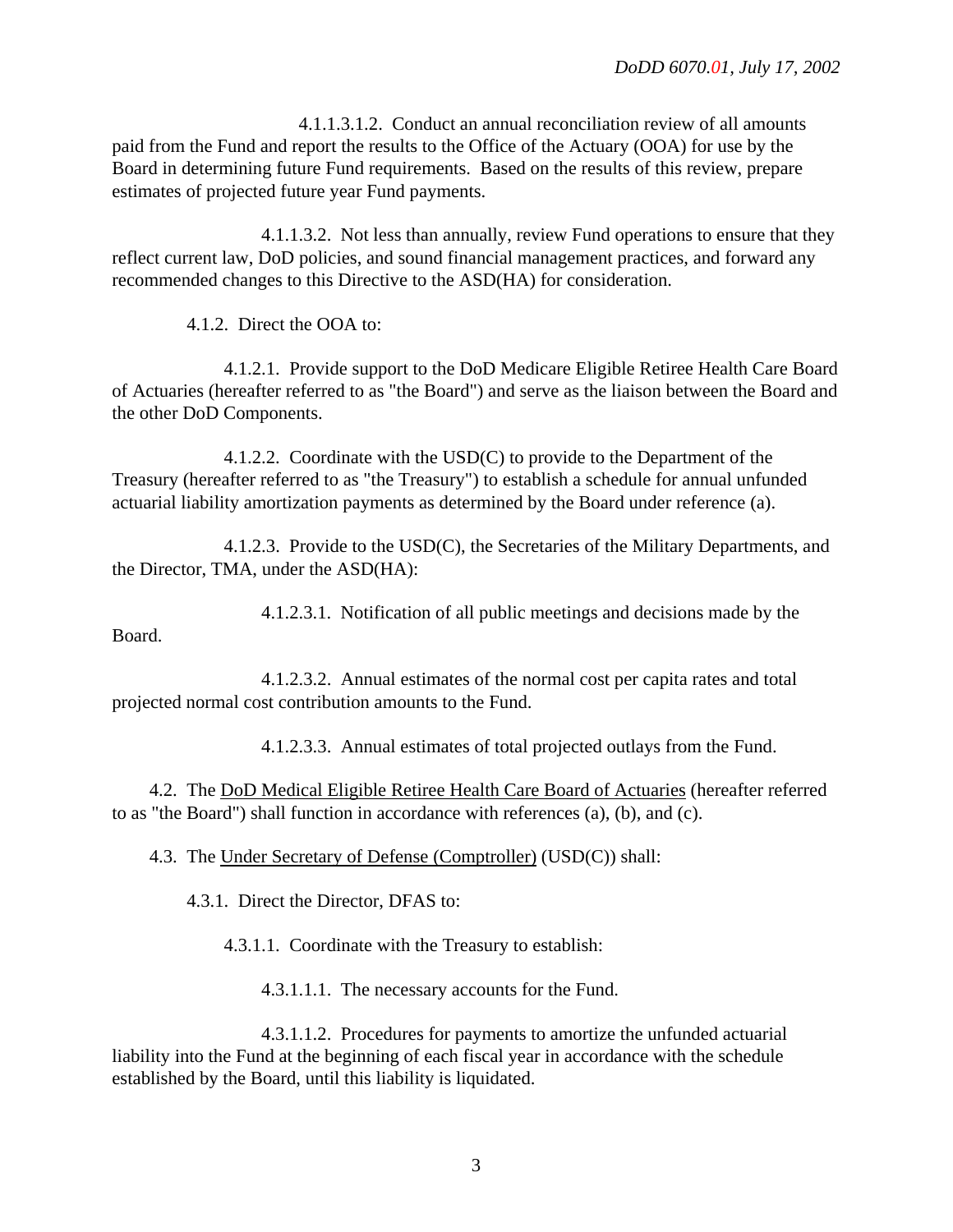4.3.1.1.3. Coordination with the Secretaries of the Military Departments to establish procedures for payment of the monthly normal cost contribution amounts into the Fund.

4.3.1.1.4. Other appropriate procedures to manage the daily fiscal operations of the Fund.

4.3.2. Coordinate with the TMA to establish procedures for outlays from the Fund for direct charges and for prospective payment amounts that will be distributed to the Military Departments and to TMA.

4.3.3. Coordinate with TMA, the OOA, and the Secretaries of the Military Departments to incorporate into the Planning, Programming, Budgeting, and Execution System procedures for contributions to the Fund from DoD accounts and transfers and outlays from the Fund, consistent with reference (a), this Directive, and reference (b).

4.4. The Secretaries of the Military Departments shall:

4.4.1. Coordinate with DFAS to establish procedures for payment of the monthly normal cost contribution amounts into the Fund.

4.4.2. Provide current personnel end strength data and estimates to the OOA when requested for use by the Board.

4.4.3. Conduct all fund transfers, accounting, reconciliation, and other administration relating to the operation of the Fund consistent with reference (a), this Directive, and reference (b).

## 5. INFORMATION REQUIREMENTS

The accounting system source documents and output reports, and notifications required for the operation of the Fund are exempt from licensing in accordance with paragraph C4.4.6. of reference (d).